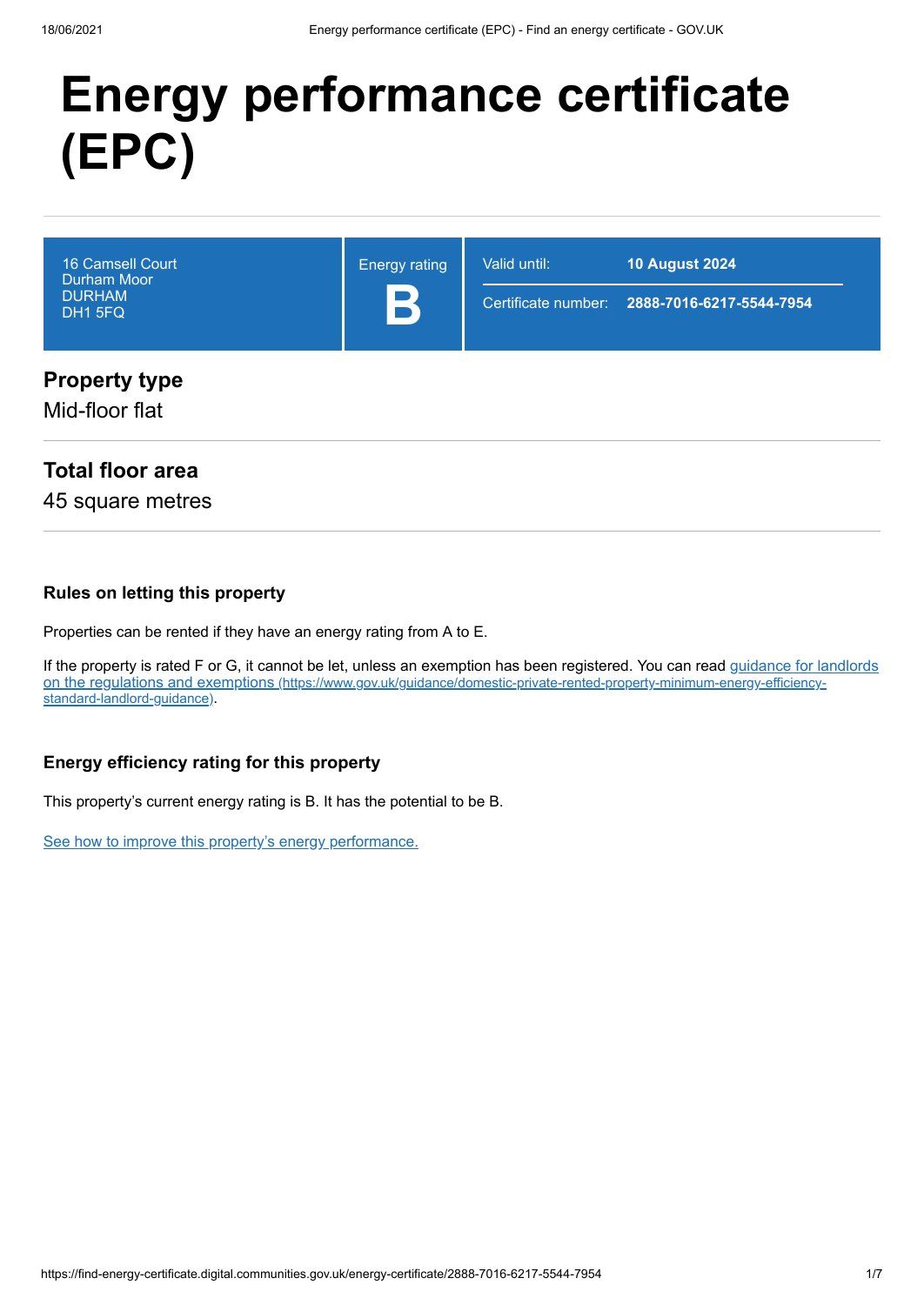| <b>Score</b> | <b>Energy rating</b> | <b>Current</b> | <b>Potential</b>  |
|--------------|----------------------|----------------|-------------------|
| $92 +$       |                      |                |                   |
| 81-91        | Β                    | 85  <br>B      | 87<br>$\mathbf B$ |
| 69-80        | $\mathbf C$          |                |                   |
| 55-68        |                      |                |                   |
| 39-54        | E                    |                |                   |
| $21 - 38$    | F                    |                |                   |
| $1 - 20$     |                      |                |                   |

The graph shows this property's current and potential energy efficiency.

Properties are given a rating from A (most efficient) to G (least efficient).

Properties are also given a score. The higher the number the lower your fuel bills are likely to be.

For properties in England and Wales:

- the average energy rating is D
- the average energy score is 60

#### **Breakdown of property's energy performance**

This section shows the energy performance for features of this property. The assessment does not consider the condition of a feature and how well it is working.

Each feature is assessed as one of the following:

- very good (most efficient)
- good
- average
- poor  $\bullet$
- very poor (least efficient)

When the description says "assumed", it means that the feature could not be inspected and an assumption has been made based on the property's age and type.

| <b>Feature</b> | <b>Description</b>         | Rating  |
|----------------|----------------------------|---------|
| Wall           | Cavity wall, filled cavity | Good    |
| Window         | Fully double glazed        | Good    |
| Main heating   | Electric storage heaters   | Average |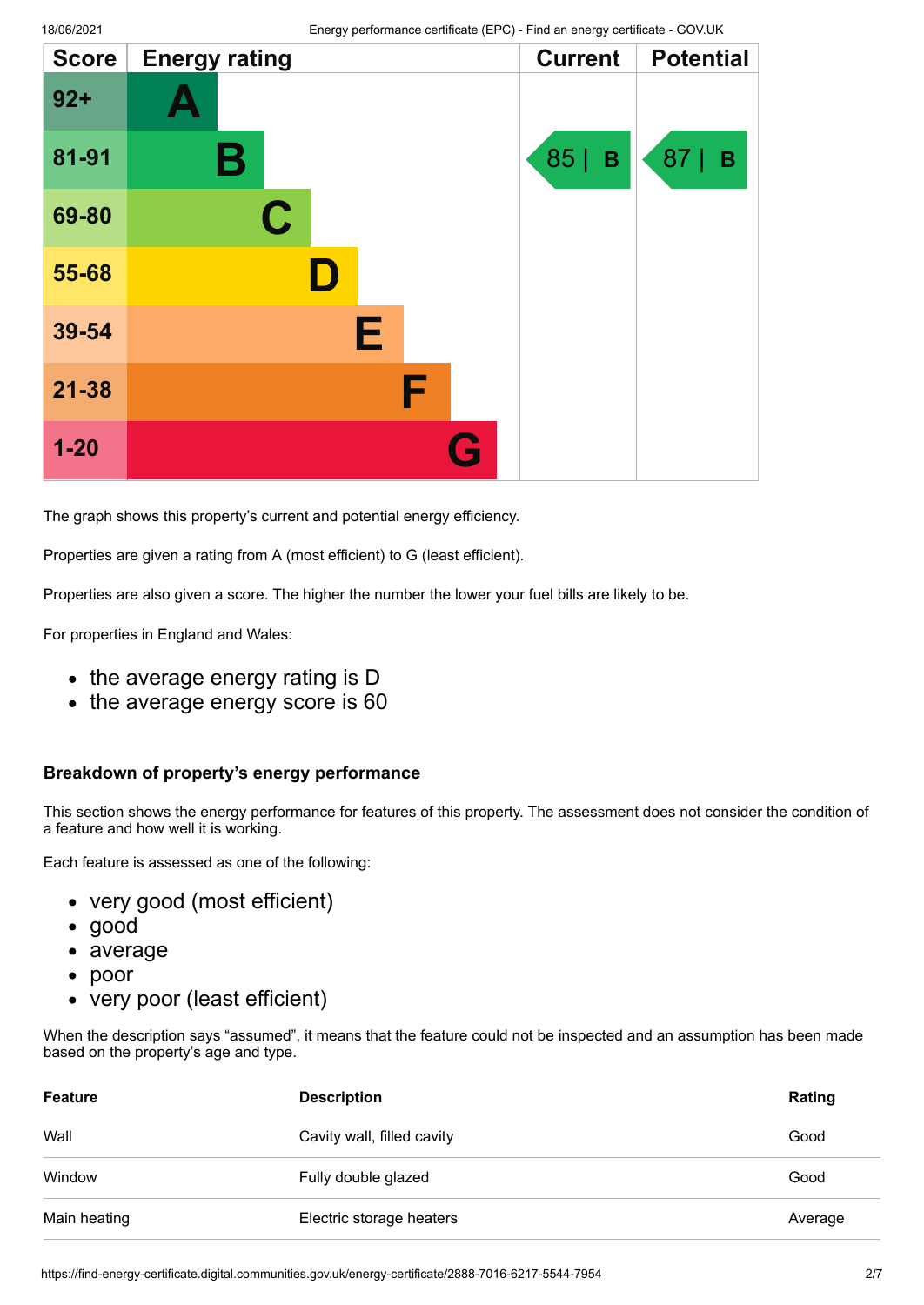18/06/2021 Energy performance certificate (EPC) - Find an energy certificate - GOV.UK

| <b>Feature</b>       | <b>Description</b>                          | Rating  |
|----------------------|---------------------------------------------|---------|
| Main heating control | Manual charge control                       | Poor    |
| Hot water            | Electric immersion, off-peak                | Average |
| Lighting             | Low energy lighting in 29% of fixed outlets | Average |
| Roof                 | (another dwelling above)                    | N/A     |
| Floor                | (other premises below)                      | N/A     |
| Secondary heating    | Room heaters, electric                      | N/A     |

# **Primary energy use**

The primary energy use for this property per year is 195 kilowatt hours per square metre (kWh/m2).

What is primary energy use?

# **Additional information**

Additional information about this property:

Dual electricity meter selected but there is also an electricity meter for standard tariff

The assessment has been done on the basis of an off-peak electricity tariff. However some heating or hot water appliances may be on the standard domestic tariff.

#### **Environmental impact of this property**

One of the biggest contributors to climate change is carbon dioxide (CO2). The energy used for heating, lighting and power in our homes produces over a quarter of the UK's CO2 emissions.

## **An average household produces**

6 tonnes of CO2

## **This property produces**

1.6 tonnes of CO2

# **This property's potential production**

1.3 tonnes of CO2

By making the [recommended changes](#page-3-0), you could reduce this property's CO2 emissions by 0.3 tonnes per year. This will help to protect the environment.

Environmental impact ratings are based on assumptions about average occupancy and energy use. They may not reflect how energy is consumed by the people living at the property.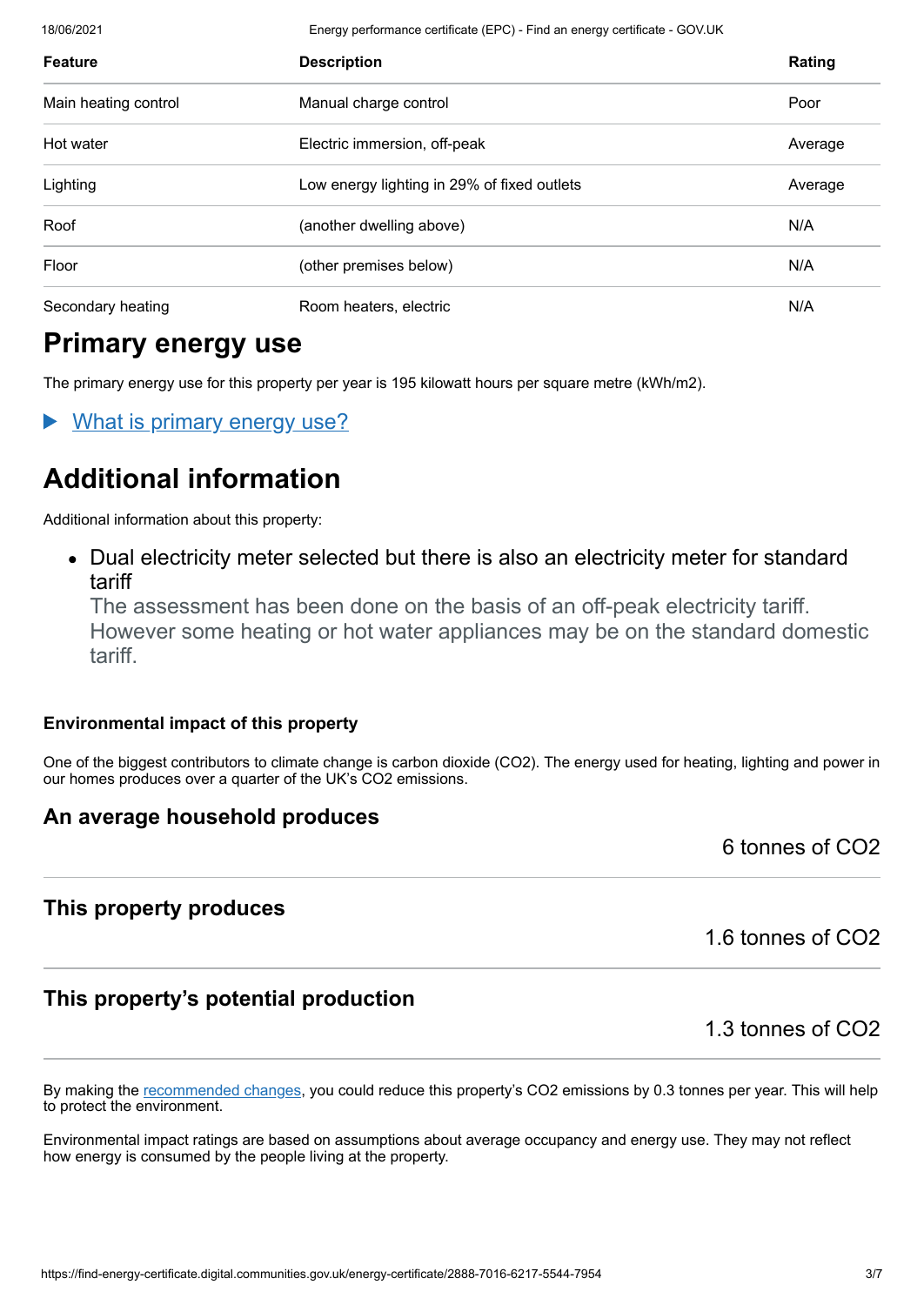#### <span id="page-3-0"></span>**How to improve this property's energy performance**

Making any of the recommended changes will improve this property's energy efficiency.

Potential energy rating **B** If you make all of the recommended changes, this will improve the property's energy rating and score from B (85) to B (87). **Recommendation 1: Low energy lighting** Low energy lighting **Typical installation cost** £25 **Typical yearly saving** £20.62 **Potential rating after carrying out recommendation 1** 86 | B What is an energy rating?

# **Recommendation 2: Heat recovery system for mixer showers**

Heat recovery system for mixer showers

| <b>Typical installation cost</b> |             |
|----------------------------------|-------------|
|                                  | £585 - £725 |
| <b>Typical yearly saving</b>     |             |
|                                  | £18.55      |
|                                  |             |

#### **Potential rating after carrying out recommendations 1 and 2**

# **Paying for energy improvements**

[Find energy grants and ways to save energy in your home.](https://www.gov.uk/improve-energy-efficiency) (https://www.gov.uk/improve-energy-efficiency)

**Estimated energy use and potential savings**

**Estimated yearly energy cost for this property**

£253

87 | B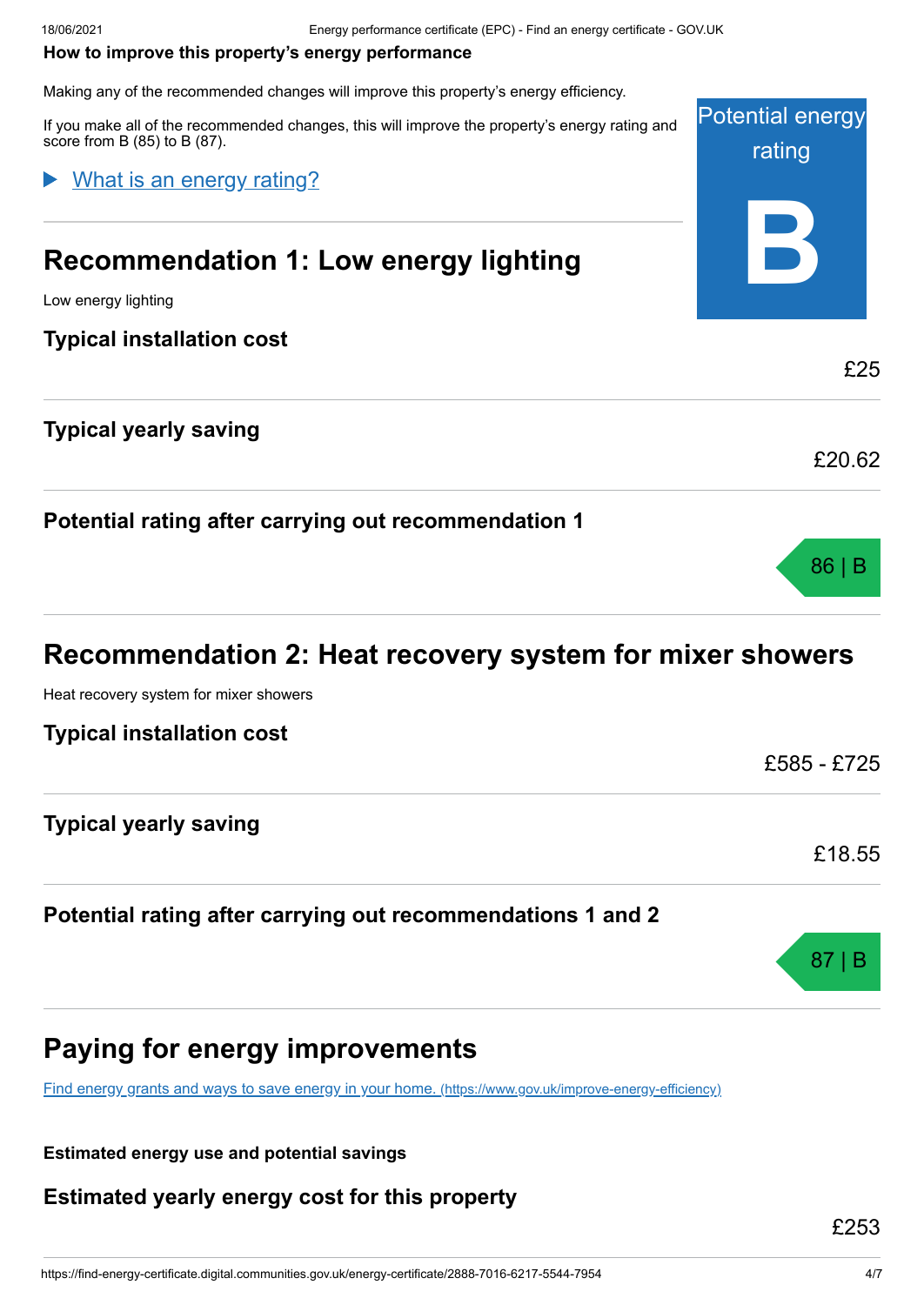# **Potential saving**

The estimated cost shows how much the average household would spend in this property for heating, lighting and hot water. It is not based on how energy is used by the people living at the property.

The estimated saving is based on making all of the recommendations in [how to improve this property's energy performance.](#page-3-0)

For advice on how to reduce your energy bills visit Simple Energy Advice [\(https://www.simpleenergyadvice.org.uk/\)](https://www.simpleenergyadvice.org.uk/).

# **Heating use in this property**

Heating a property usually makes up the majority of energy costs.

#### **Estimated energy used to heat this property**

#### **Space heating**

735 kWh per year

#### **Water heating**

#### 1867 kWh per year

#### **Potential energy savings by installing insulation**

The assessor did not find any opportunities to save energy by installing insulation in this property.

You might be able to receive Renewable Heat Incentive payments [\(https://www.gov.uk/domestic-renewable-heat-incentive\)](https://www.gov.uk/domestic-renewable-heat-incentive). This will help to reduce carbon emissions by replacing your existing heating system with one that generates renewable heat. The estimated energy required for space and water heating will form the basis of the payments.

#### **Contacting the assessor and accreditation scheme**

This EPC was created by a qualified energy assessor.

If you are unhappy about your property's energy assessment or certificate, you can complain to the assessor directly.

If you are still unhappy after contacting the assessor, you should contact the assessor's accreditation scheme.

Accreditation schemes are appointed by the government to ensure that assessors are qualified to carry out EPC assessments.

# **Assessor contact details**

#### **Assessor's name**

James Tunney

#### **Telephone**

07788297909

#### **Email**

[james.tunney76@gmail.com](mailto:james.tunney76@gmail.com)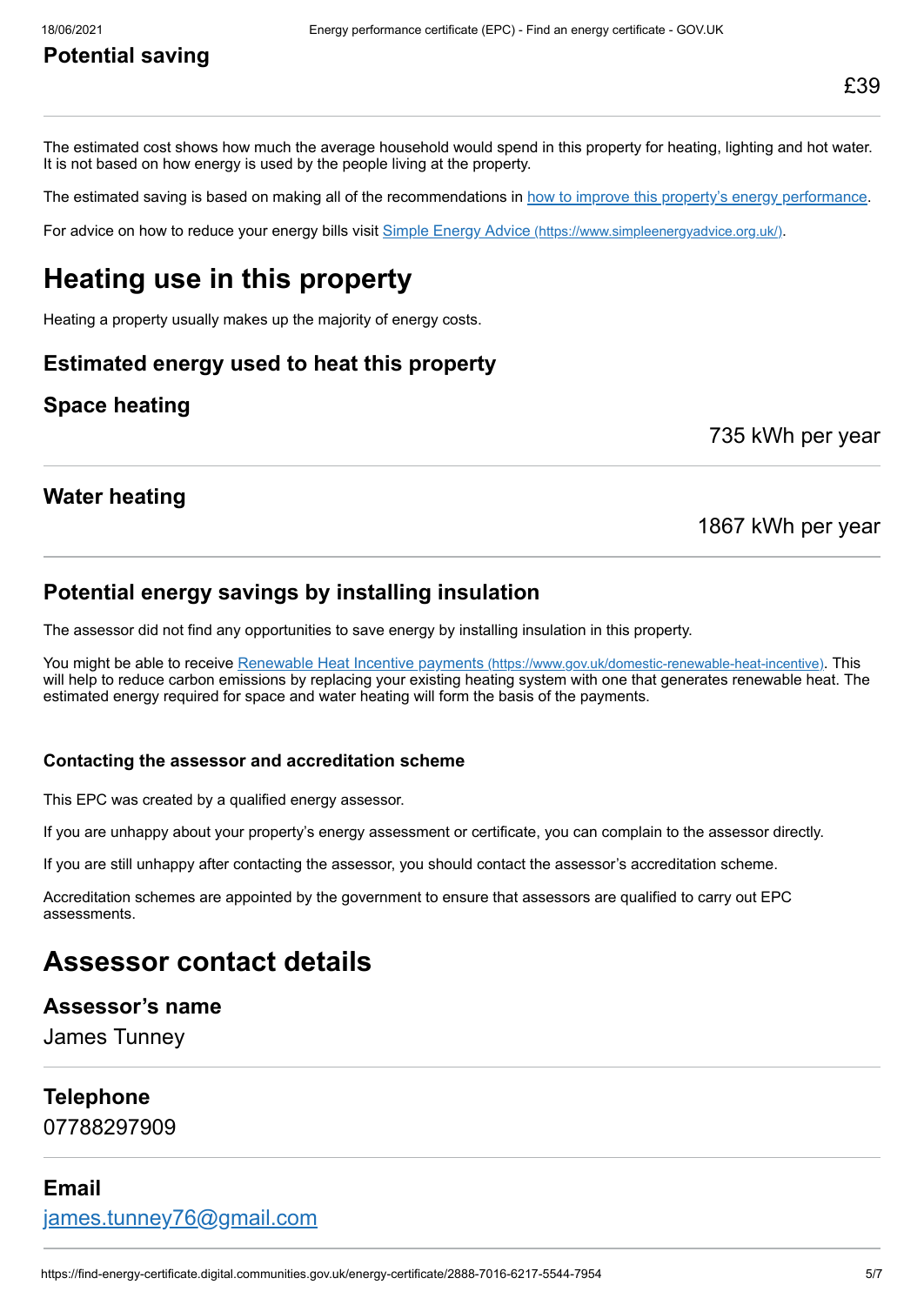# **Accreditation scheme contact details**

## **Accreditation scheme**

Stroma Certification Ltd

## **Assessor ID**

STRO014504

## **Telephone**

0330 124 9660

#### **Email**

[certification@stroma.com](mailto:certification@stroma.com)

# **Assessment details**

**Assessor's declaration**

No related party

## **Date of assessment**

28 March 2014

## **Date of certificate**

11 August 2014

#### **Type of assessment**

RdSAP

#### **Other certificates for this property**

If you are aware of previous certificates for this property and they are not listed here, please contact us at [mhclg.digital-services@communities.gov.uk](mailto:mhclg.digital-services@communities.gov.uk?subject=EPB%20-) or call our helpdesk on 020 3829 0748.

## **Certificate number**

2688-7016-6217-5344-7950 [\(/energy-certificate/2688-7016-6217-5344-7950\)](https://find-energy-certificate.digital.communities.gov.uk/energy-certificate/2688-7016-6217-5344-7950)

**Valid until** 31 March 2024

## **Certificate number**

8178-6722-5119-5447-6006 [\(/energy-certificate/8178-6722-5119-5447-6006\)](https://find-energy-certificate.digital.communities.gov.uk/energy-certificate/8178-6722-5119-5447-6006)